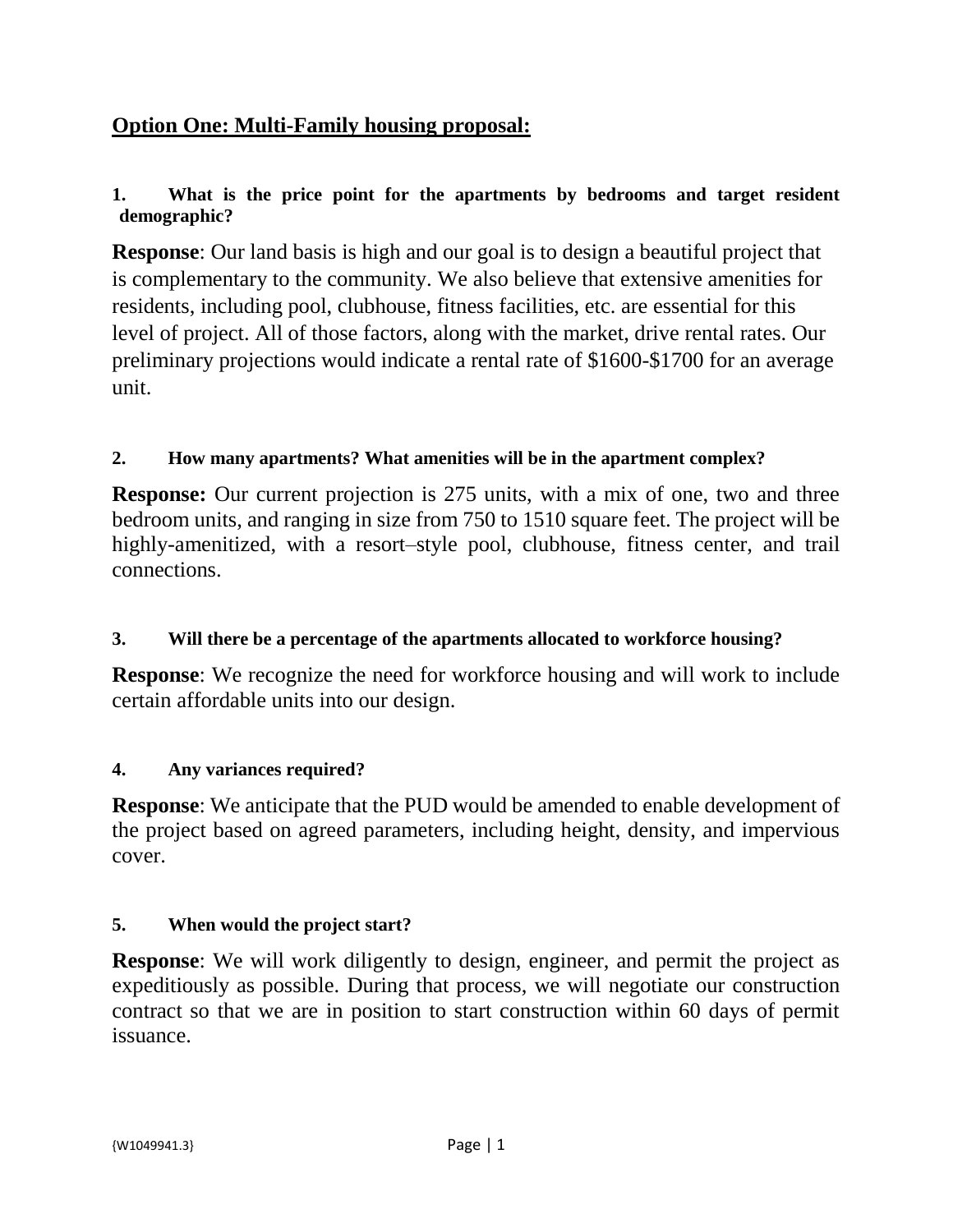#### **6. When will Stratus build the road and bridge? Is it completed and connected from the edges of the property lines?**

**Response**: We will construct the Main Street extension, meeting the criteria set forth in the PUD (from the east to the west property boundaries), at the same time as we build the project. Please see depictions of the road profile and alignment in accompanying materials. Completion of Main Street would be a condition to any occupancy of the project.

#### **7. When will the trail network be completed and connected around the ponds? What amenities will be built in the park?**

**Response**: We will complete the balance of the trail system, meeting the criteria set forth in the PUD, at the same time as we build the project. Completion of the trail would be a condition to any occupancy of the project. We are proposing to convey the park to the City, with the completed trail system, and the City can then decide if it wants to build additional amenities.

### **8. What is the plan for the "Tracey" tract?**

**Response**: Stratus does not own or control the Tracey Tract. Development of the Tracey Tract is controlled by the PUD.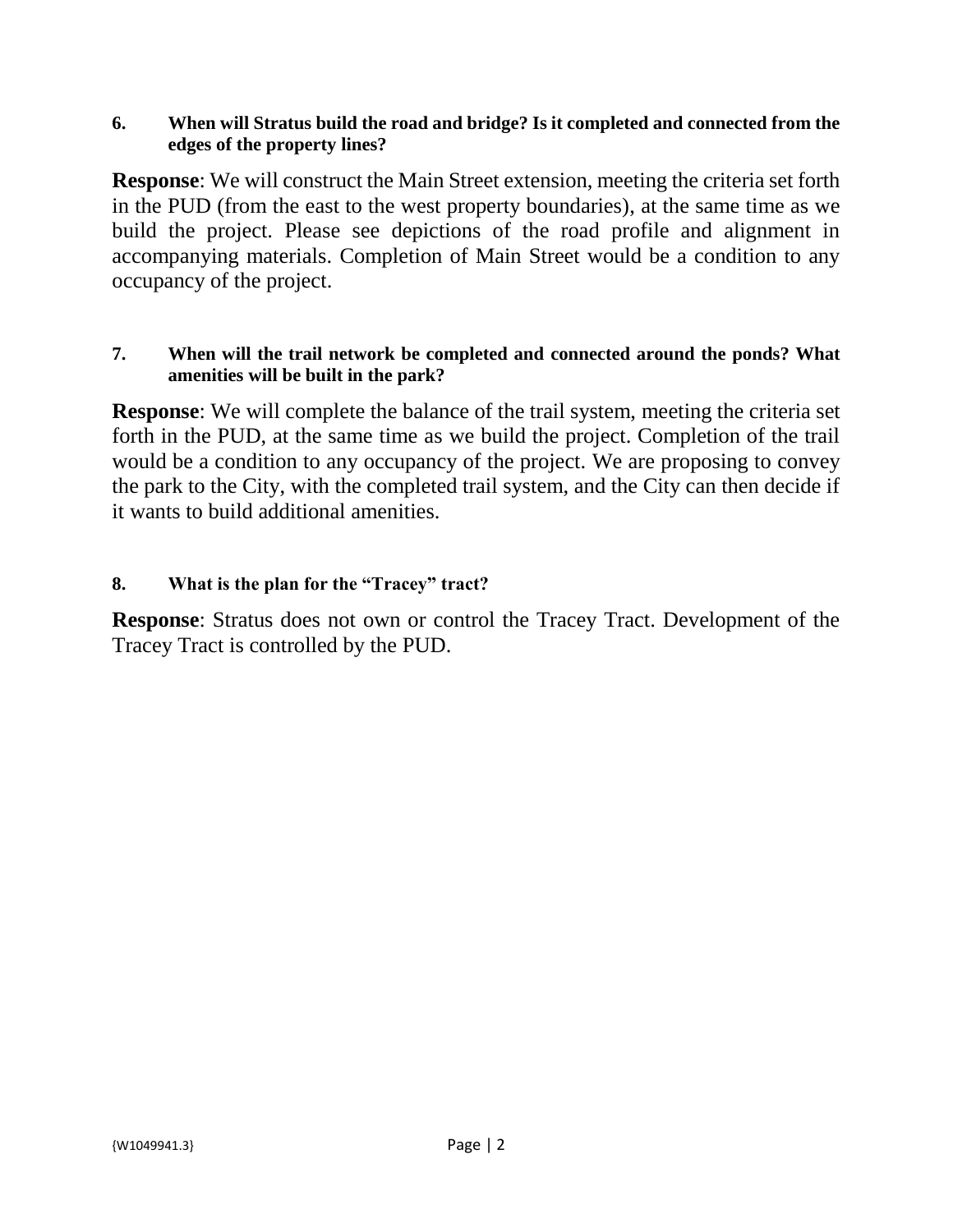# **Option Two: Current PUD:**

# **1. What is the price point of these units and target resident demographic?**

**Response**: Given our high land basis, the restriction on density, the location of the property, and the current high and escalating material and labor cost environment, we would expect these units to sell at the upper end of the market, on a cost per foot basis. The market demographic for these homes would be the same as the demographic for other high-end homes in the community.

### **2. How many residential units?**

**Response**: The attached plan, which we believe is PUD compliant, shows 83 lots.

# **3. Will there be a percentage of homes allocated to workforce housing?**

**Response**: Given our costs, it is unlikely we can accommodate workforce housing into the SF plan.

# **4. Will a hotel be built in this plan?**

**Response**: We will evaluate the option of a limited service hotel to be located on the parcel (Lot 2) located south of Main Street. Developing a hotel on this site would eliminate the homes shown on that parcel, reducing the single family count from 83 to 56.

### **5. When would the project start**?

**Response:** It is not clear when we would be able to begin; right now, the economics do not support a near-term start.

### **6. When will Stratus build the road and bridge? Is it completed and connected from the edges of the property lines?**

**Response**: Construction will start in conjunction with start of residential development. As required by the PUD, the extension of Main Street will connect at the current terminus and extend to the western Stratus property line. See exhibit for typical profile and alignment.